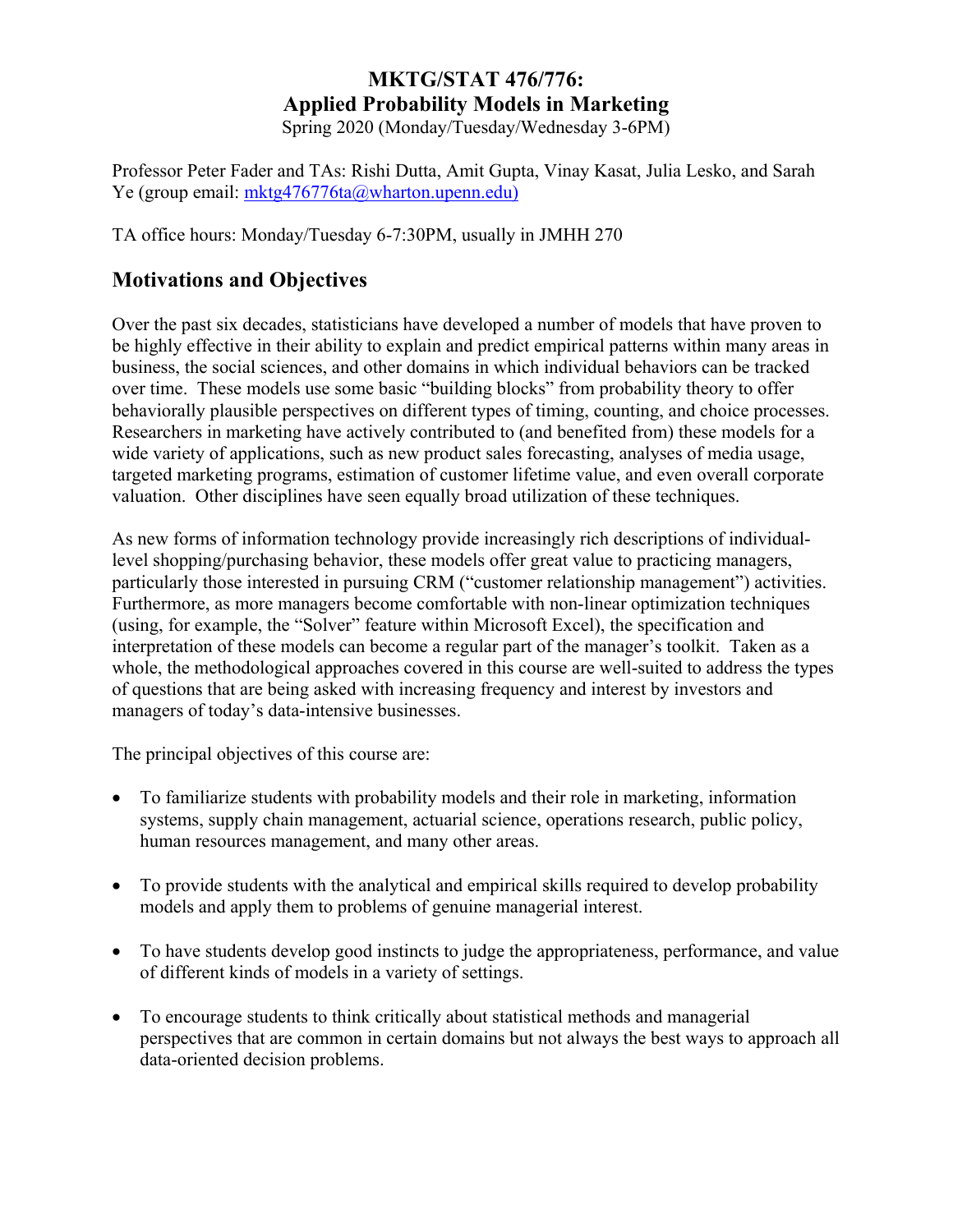# **Prerequisites**

This course is open to students at any level (undergraduate, MBA, other masters, PhD) who have sufficient curiosity and raw mathematical aptitude to handle the sophisticated methods that will be introduced and featured here. It is essential that students have some familiarity with basic integral calculus. Furthermore, a mid-level probability/statistics course would be helpful, but one's ability to learn and fully understand new concepts/methods is far more important than mere exposure to them. Finally, there is no need to have taken any marketing (or business) courses before this one.

Smart and highly motivated students are encouraged to take the course sooner (e.g., sophomore year or first-year MBA) rather than later. The course can be very helpful for summer internships, and it provides an excellent foundation for other advanced modeling/data science courses that can be taken after this one.

# **Course Organization and Materials**

Every session will be lecture-based, with an emphasis on real-time problem solving, including mathematical derivations and numerical investigations using Microsoft Excel. Central to the development of these skills is hands-on experience. To this end, a set of homework exercises will be assigned for most sessions. It is very important to carefully work through these exercises in order to learn the material. By themselves, they play a small role for the course grade, but will have a huge impact on genuine learning and performance on the final exam.

There is no formal textbook for the course (since no suitable book exists), but lecture notes covering most of the material presented in class will be posted on Canvas. Most of the Excel spreadsheets used in class will be made available to the students, and some journal articles, popular press pieces, and blog posts will be suggested as illustrations/applications of the techniques discussed. But most of these readings are just recommended – there will be no formal pre- or post-class reading assignments for any session.

Professor Fader's two books ("Customer Centricity: Focus on the Right Customers for Strategic Advantage" and "The Customer Centricity Playbook: Implement a Winning Strategy Using Customer Lifetime Value") are recommended for students who are interested in seeing how the methods developed in the course can translate into business strategy. They are not required, and will be of little help for the methodological aspects featured in the course. But they do provide a useful frame to motivate and better appreciate many applications of the models.

# **Teaching Approach**

The methods covered in this course will be quite unfamiliar to most students at the start of the semester. As such, it is important to ensure that the first exposure is impactful and that there are opportunities to work with the materials multiple times and through multiple formats. To make this possible we will utilize a fairly unique "heads up" learning system in the classroom. The basic elements include: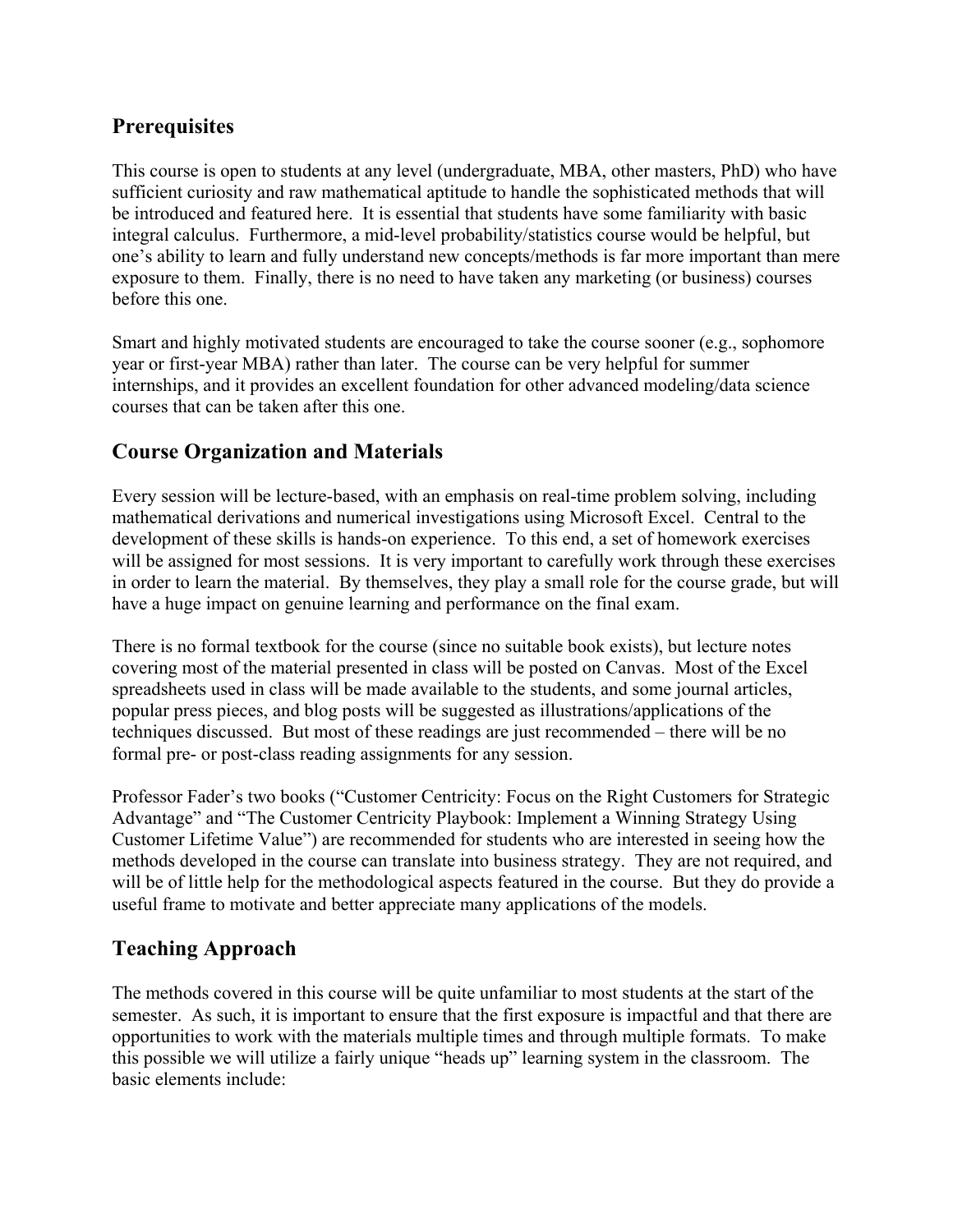- Strongly recommended (although not mandatory) classroom attendance. (But note that class participation is a substantial component of the course grade).
- The use of laptops in the classroom is strongly discouraged
- Presentation decks, spreadsheets, etc., will not be provided before each weekly class session
- Each session will be recorded and made available in a multimedia format that enhances learning as students go through the material for the second time.

These steps are intended to help students keep their "heads up" to focus on the main points in each session. Students are encouraged to ask questions about key conceptual issues, managerial applications, and the overall modeling philosophy; however, questions about more minor technical issues should be addressed by reviewing the presentation decks and recordings after class (and utilizing the Piazza discussion platform to post and answer questions).

Students are expected to create their own complete set of class notes after attending each session and working through the decks/recordings. It is fine for students to collaborate on this task, but it's best for each student to create their own notes. Any kind of "divide and conquer" approach will be counterproductive for the student (particularly with regard to the final exam).

# **Evaluation**

*Homework (5% of final grade):* These exercises will be both analytical and numerical. It is fine for students to communicate about specific problems, but every student must write up each problem independently and hand in their own work. Completed assignments are due on Wednesday at 3PM a week after they're assigned, and must be uploaded to Canvas. Homework will be assigned weekly for the first half of the course, and then sporadically afterwards.

*Class Participation (15%):* Although there are no formal case discussions, students are expected to be actively engaged in the lectures, which will include frequent "cold calls" to ensure that everyone is following (and participating in) the conversation.

*Project 1 (25%, due 2/19):* For the first paper, students will be asked to find a specific type of dataset and analyze it carefully. Papers will be evaluated using an innovative collaborative grading system, the Wharton Online Ordinal Peer Performance Evaluation Engine (WHOOPPEE). Details about the assignment and grading process will be discussed in class.

*Project 2 (25%, due 4/8):* The second paper will be more standardized – all students will be given a common dataset to analyze (and WHOOPPEE will be used again for grading).

*Final Exam (30%, 5/5,3-5PM)*: The final exam will be a structured set of questions to assess students' conceptual understanding of the course material. It will not require any complex mathematical derivations or extensive numerical calculations. It will be a closed-book exam but students can bring a one-page (two-sided) "cheat sheet" as a reference. This will be one of the most challenging exams you take at Wharton/Penn, so you must prepare for it throughout the semester.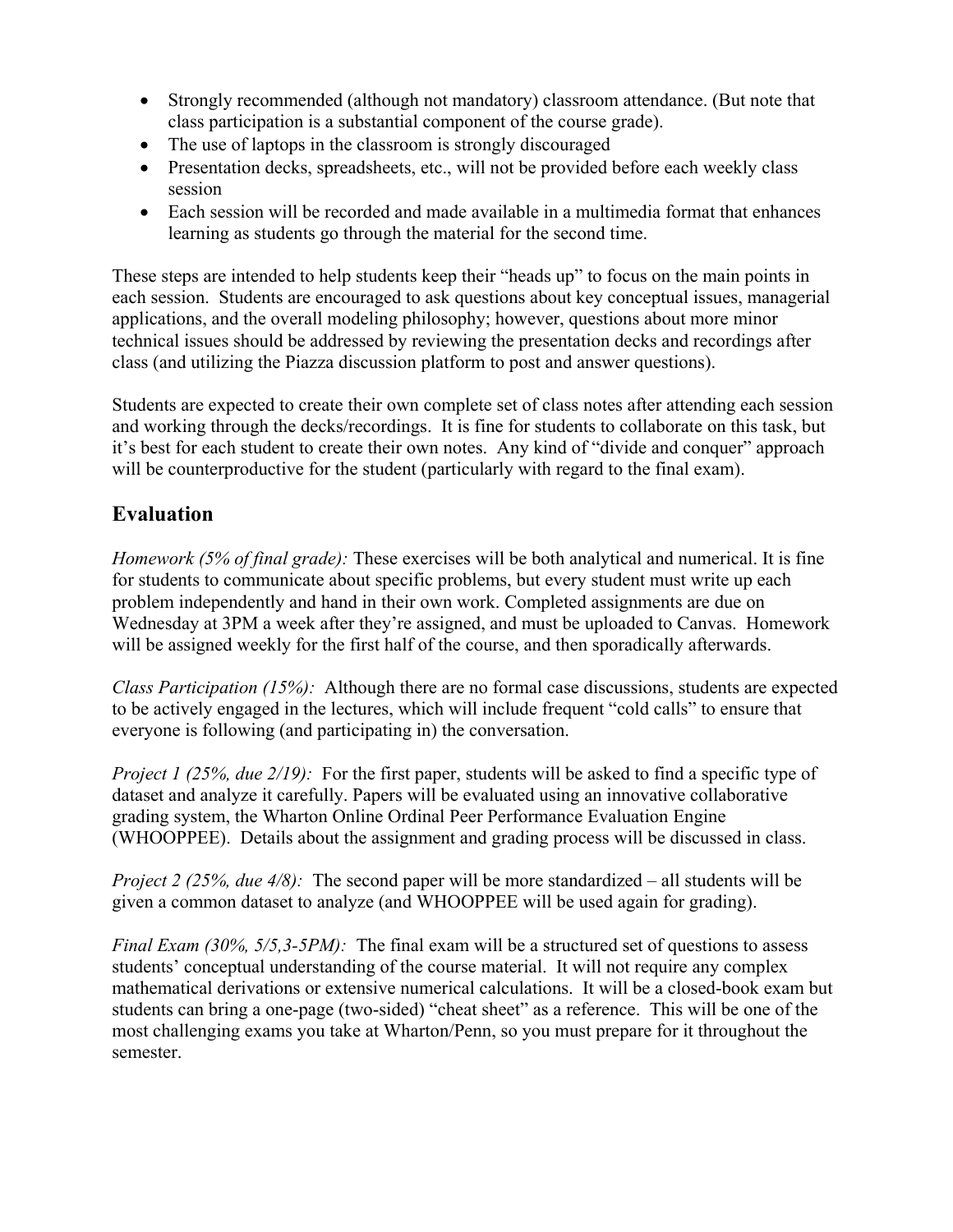All relevant University of Pennsylvania policies regarding academic integrity must be followed. Students may not submit work that has been prepared by (or in conjunction with) someone else, without explicit instructor permission. Any student who in any way misrepresents somebody else's work as their own will face severe disciplinary consequences.

# **Attending Different Sections**

The three sections of the course are basically identical and interchangeable: the same material will be covered in each one. It is fine if students want to switch sections from week to week, and there is no need to ask (or notify) anyone in advance. We encourage students to attend any of the sections but then watch the videos from one (or both) of the sections they didn't attend – slight differences from one session to another can be a helpful way to learn the material better.

# **Auditing, Waitlist, and Pass/Fail**

- Anyone is welcome to audit the course; use the survey link below to get full access to Canvas. Auditors are allowed to attend classes as they wish, but they should not take seats from enrolled students; they must wait until 3PM to see if there any open seats. Please respect this rule! As the semester goes on and the waitlist closes, there should be enough seats for everyone.
- To join the waitlist or for audit access, go to https://goo.gl/YRWBk4 and fill in the form. Professor Fader will maintain a waitlist and will notify students as spaces open up.
- Students cannot take the course pass/fail: given high demand for it, students must be committed to doing their best throughout the semester; striving to merely pass is not good enough.

# **Course Schedule**

Note that the university's academic calendar treats Wednesday 1/15 as a Monday, so Week #1 consists of 1/15, 1/21, and 1/22. Then the regular schedule will begin on January 27.

### **Week 1 ("M" 1/15, T 1/21, W 1/22): Introduction to probability models**

Motivating problem: Forecasting customer retention. Comparisons to traditional regressionbased models: "curve-fitting" vs. "model-building." Careful derivation of a parametric mixture model (the beta-geometric). Coverage of maximum likelihood estimation and the Microsoft Excel Solver tool. Discussion about the philosophy and objectives of probability modeling.

### **Week "1A" (Date/time TBA): Math/stat review**

Optional Q&A session on the basic calculus, probability, and statistics issues covered in Week 1.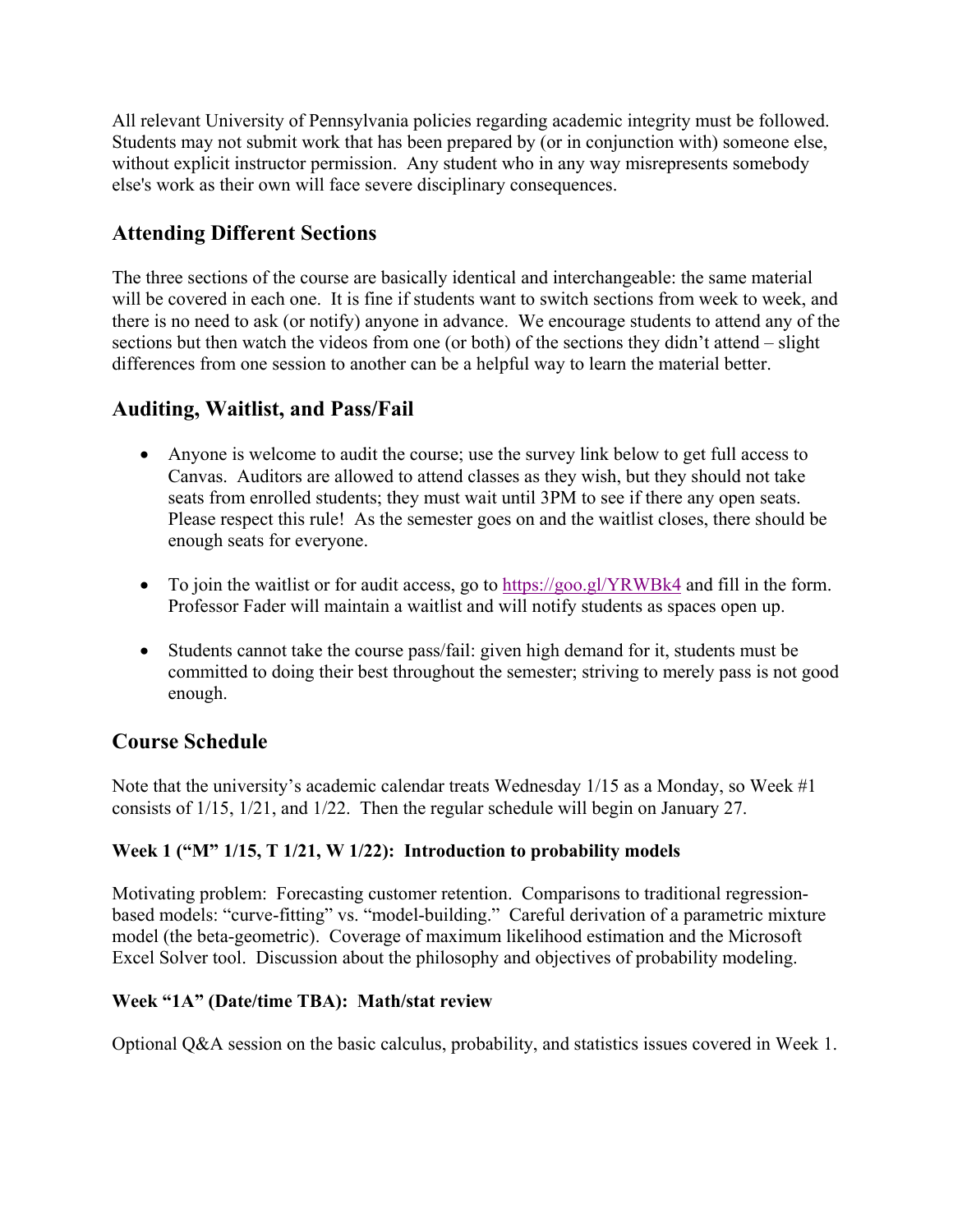#### **Week 2 (M 1/27, T 1/28, W 1/29): Models for count data**

Introduction to the Poisson process and its extension to the negative binomial distribution. Evaluating goodness-of-fit. Generalizing the model to allow for "spikes" at 0.

#### **Week 3 (M 2/3, T 2/4, W 2/5): More on count models**

Alternative estimation approaches for count models ("Means and Zeroes" and "Method of Moments"). Dealing with problems of limited/missing data: truncated and shifted NBD models. Applications to Facebook and other real-world datasets.

### **Week 4 (M 2/10, T 2/11, W 2/12): Repeated choice processes and empirical Bayes methods**

Choice vs. counting. The binomial distribution. The beta distribution as a mixture model. Parameter estimation and inference. Conditional distributions and expectations. Combining population information ("priors") with observed data for individuals. Regression-to-the-mean.

#### **Week 5 (M 2/17, T 2/18, W 2/19): Timing models**  *Project 1 due*

Motivating problem: forecasting new product adoption. Implementing and evaluating different timing models, particularly the exponential-gamma. Dealing with grouped data and right censoring. Introducing hazard functions. Discussion of other timing models (e.g., Weibull), and the linkages among them. Exploring the interplay between timing and counting processes.

#### **Week 6 (M 2/24, T 2/25, W 2/26): Customer-base analysis**

Combining the basic building blocks to create integrated models to estimate customer lifetime value and related concepts.

### **Week 7 (M 3/2, T 3/3, W 3/4): Customer-base analysis (cont.)**

More CLV-oriented applications.

*Spring Break – no class (M 3/9, T 3/10, W 3/11)* 

#### **Week 8 (M 3/16, T 3/17, W 3/18): Introducing covariates**

Poisson regression and NBD regression for counting models. Proportional hazard methods and covariate effects for timing models. General discussion about the different role of covariates from the perspective of an econometrician vis-à-vis a probability modeler. Applications.

#### **Week 9 (M 3/23, T 3/24, W 3/25): Finite mixture and latent class methods**

Looking at non-parametric (discrete) approaches to capturing heterogeneity. Interpreting support points versus cluster characteristics. Estimation issues. Overview of selection criteria for nonnested models.